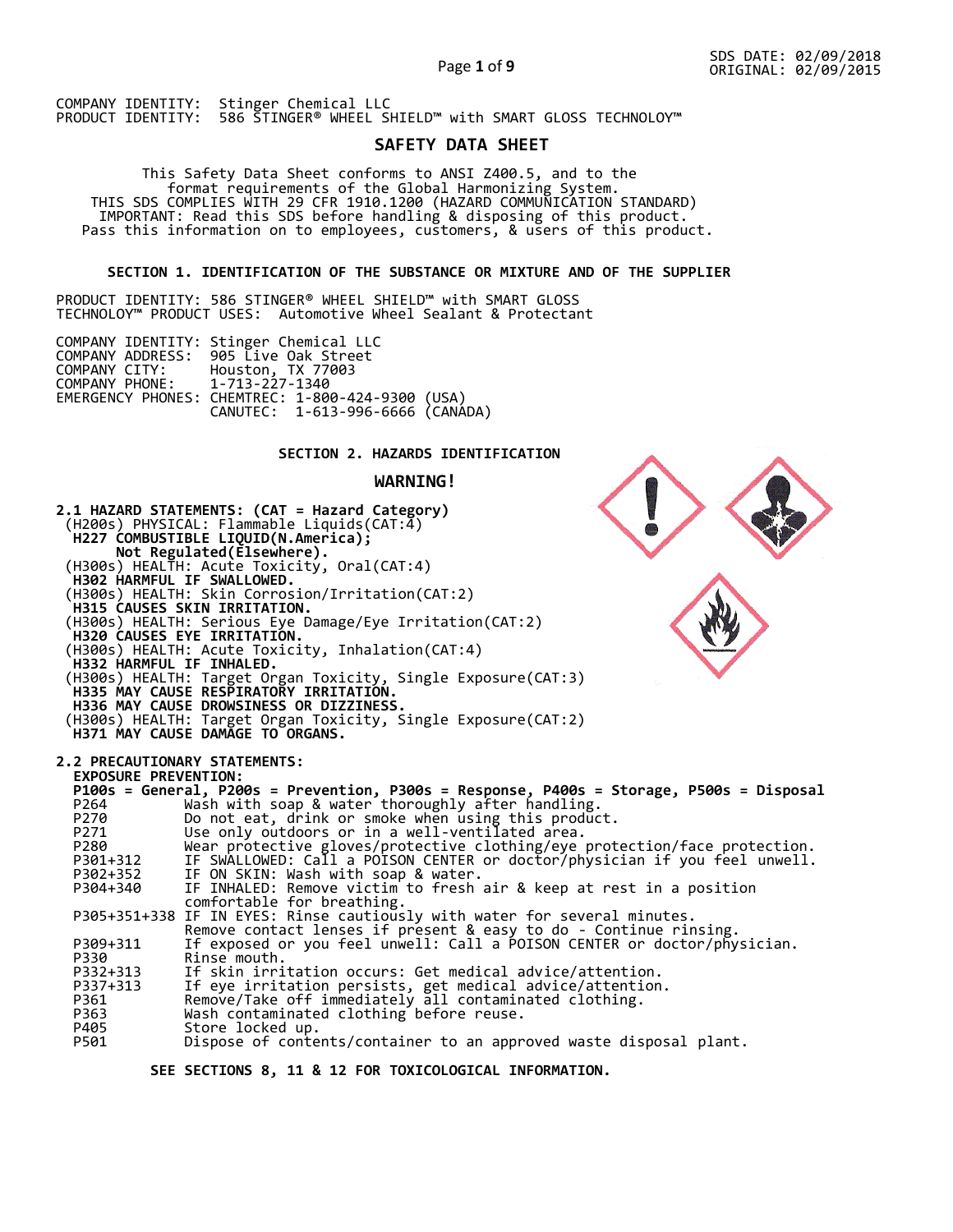#### **SECTION 3. COMPOSITION/INFORMATION ON INGREDIENTS**

| MATERIAL                    | CAS#           | <b>EINECS#</b>           | WT %     |
|-----------------------------|----------------|--------------------------|----------|
| Water                       | 7732-18-5      | 231-791-2                | 65-75    |
| Quaternary Amine            | Confidential   | $\overline{\phantom{0}}$ | 20-30    |
| Sweetened Middle Distillate | 64741-86-2     | -                        | $5 - 15$ |
| 2-Butoxyethanol             | $111 - 76 - 2$ | 203-905-0                | $0 - 10$ |
| C9-11 Alcohols, Ethoxylated | 68439-46-3     | $\overline{\phantom{0}}$ | A-5      |

The specific chemical component identities and/or the exact component percentages of this material may be withheld as trade secrets. This information is made available to health professionals, employees, and designated representatives in accordance with the applicable provisions of 29 CFR 1910.1200̄ (I)(1).  $\overline{\phantom{a}}$ 

TRACE COMPONENTS: Trace ingredients (if any) are present in < 1% concentration, (< 0.1% for potential carcinogens, reproductive toxins, respiratory tract mutagens, and sensitizers). None of the trace ingredients contribute significant additional hazards at the concentrations that may be present in this product. All pertinent hazard information has been provided in this document, per the requirements of the Federal Occupational Safety and Health Administration Standard (29 CFR 1910.1200), U.S. State equivalents, and Canadian Hazardous Materials Identification System Standard (CPR 4).

### **SECTION 4. FIRST AID MEASURES**

4.1 MOST IMPORTANT SYMPTOMS/EFFECTS, ACUTE & CHRONIC: See Section 11 for symptoms/effects, acute & chronic.

4.2 GENERAL ADVICE:

 First Aid responders should pay attention to self-protection and use the recommended protective clothing (chemical resistant gloves, splash protection). If potential for exposure exists, refer to Section 8 for specific personal protective equipment.

4.3 EYE CONTACT:

 If this product enters the eyes, check for and remove any contact lenses. Open eyes while under gently running water. Use sufficient force to open eyelids. "Roll" eyes to expose more surface. <u>Minimum</u> flushing is for 15 minutes. Seek immediate medical attention.

4.4 SKIN CONTACT:

 If the product contaminates the skin, immediately begin decontamination with running water. <u>Minimum</u> flushing is for 15 minutes. Remove contaminated clothing, taking care not to contaminate eyes. If skin becomes irritated and irritation persists, medical attention may be necessary. Wash contaminated clothing before reuse, discard contaminated shoes.

4.5 INHALATION:

 After high vapor exposure, remove to fresh air. If breathing is difficult, give oxygen. If breathing has stopped, trained personnel should immediately begin artificial respiration. If the heart has stopped, trained personnel should immediately begin cardiopulmonary resuscitation (CPR). Seek immediate medical attention.

4.6 SWALLOWING:

 If swallowed, CALL PHYSICIAN OR POISON CONTROL CENTER FOR MOST CURRENT INFORMATION. If professional advice is not available, give two glasses of water to drink. DO NOT INDUCE VOMITING. Never induce vomiting or give liquids to someone who is unconscious, having convulsions, or unable to swallow. Seek immediate medical attention.

- 4.7 RESCUERS: Victims of chemical exposure must be taken for medical attention. Rescuers should be taken for medical attention, if necessary. Take a copy of label and SDS to physician or health professional with victim.
- 4.8 NOTES TO PHYSICIAN:
- There is no specific antidote. Treatment of overexposure should be directed at the control of symptoms and the clinical condition of the patient. Any material aspirated during vomiting may cause lung injury. Therefore, emesis should not be induced mechanically or pharmacologically. If it is considered necessary to evacuate the stomach contents, this should be done by means least likely to cause aspiration (such as: Gastric lavage after endotracheal intubation).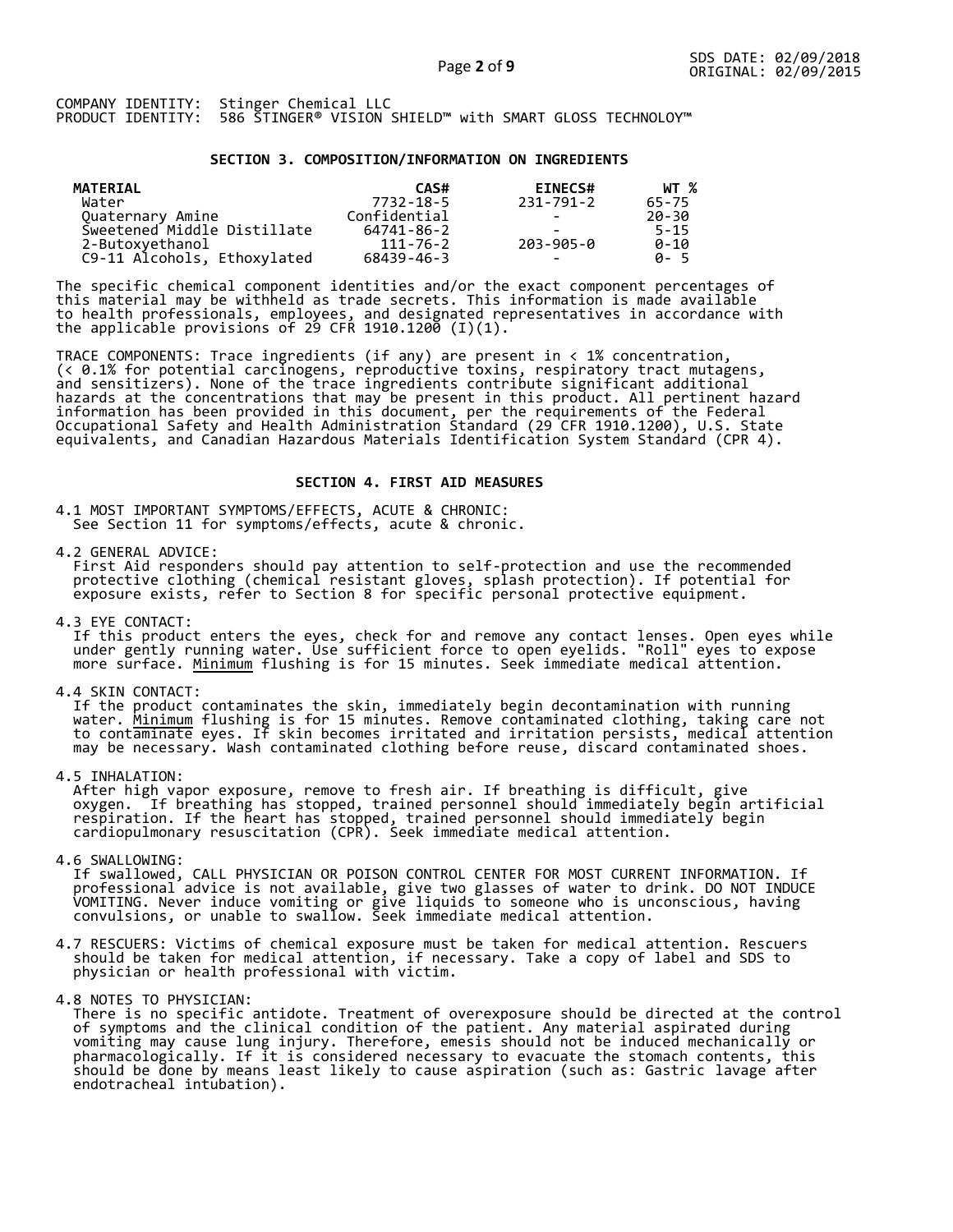## **SECTION 5. FIRE FIGHTING MEASURES**

- 5.1 FIRE & EXPLOSION PREVENTIVE MEASURES: NO open flames. Above flash point, use a closed system, ventilation, explosion-proof electrical equipment, lighting.
- 5.2 SUITABLE (& UNSUITABLE) EXTINGUISHING MEDIA: Use dry powder, AFFF, alcohol-resistant foam, water spray, carbon dioxide.
- 5.3 SPECIAL PROTECTIVE EQUIPMENT & PRECAUTIONS FOR FIRE FIGHTERS: Water spray may be ineffective on fire but can protect fire-fighters & cool closed containers. Use fog nozzles if water is used. Do not enter confined fire-space without full bunker gear. (Helmet with face shield, bunker coats, gloves & rubber boots).
- 5.4 SPECIFIC HAZARDS OF CHEMICAL & HAZARDOUS COMBUSTION PRODUCTS: COMBUSTIBLE! Isolate from oxidizers, heat, & open flame. Closed containers may explode if exposed to extreme heat. Applying to hot surfaces requires special precautions. Empty container very hazardous! Continue all label precautions!

# **SECTION 6. ACCIDENTAL RELEASE MEASURES**

- 6.1 SPILL AND LEAK RESPONSE AND ENVIRONMENTAL PRECAUTIONS: Uncontrolled releases should be responded to by trained personnel using pre-planned procedures. No action shall be taken involving personal risk without suitable training. Keep unnecessary and unprotected personnel from entering spill area. Do not touch or walk through material. Avoid breathing vapor or mist. Provide adequate ventilation. Proper protective equipment should be used. In case of a spill, clear the affected area, protect people, and respond with trained personnel. ELIMINATE all ignition sources (no smoking, flares, sparks, or flames in immediate area).
- 6.2 PERSONAL PRECAUTIONS, PROTECTIVE EQUIPMENT, EMERGENCY PROCEDURES: The proper personal protective equipment for incidental releases (such as: 1 Liter of the product released in a well-ventilated area), use impermeable gloves, they should be Level B: **triple-gloves (rubber gloves and nitrile gloves over latex gloves), chemical resistant suit and boots, hard-hat, and Self-Contained Breathing Apparatus** specific for the material handled, goggles, face shield, and appropriate body protection. In the event of a large release, use impermeable gloves, specific for the material handled, chemically resistant suit and boots, and hard hat, and Self-Contained Breathing Apparatus or respirator.

 Personal protective equipment are required wherever engineering controls are not adequate or conditions for potential exposure exist. Select NIOSH/MSHA approved based on actual or potential airborne concentrations in accordance with latest OSHA and/or ANSI recommendations.

6.3 ENVIRONMENTAL PRECAUTIONS:

 Stop spill at source. Construct temporary dikes of dirt, sand, or any appropriate readily available material to prevent spreading of the material. Close or cap valves and/or block or plug hole in leaking container and transfer to another container. Keep from entering storm sewers and ditches which lead to waterways, and if necessary, call the local fire or police department for immediate emergency assistance.

6.4 METHODS AND MATERIAL FOR CONTAINMENT & CLEAN-UP:

 Absorb spilled liquid with polypads or other suitable absorbent materials. If necessary, neutralize using suitable buffering material, (acid with soda ash or base with phosphoric acid), and test area with litmus paper to confirm neutralization. Clean up with non-combustible absorbent (such as: sand, soil, and so on). Shovel up and place all spill residue in suitable containers. dispose of at an appropriate waste disposal facility according to current applicable laws and regulations and product characteristics at time of disposal (see Section 13 - Disposal Considerations).

#### 6.5 NOTIFICATION PROCEDURES:

 In the event of a spill or accidental release, notify relevant authorities in accordance with all applicable regulations. US regulations require reporting release of this material to the environment which exceed the applicable reportable quantity or oil spills which could reach any waterway including intermittent dry creeks. The National Response Center can be reached at (800)424-8802.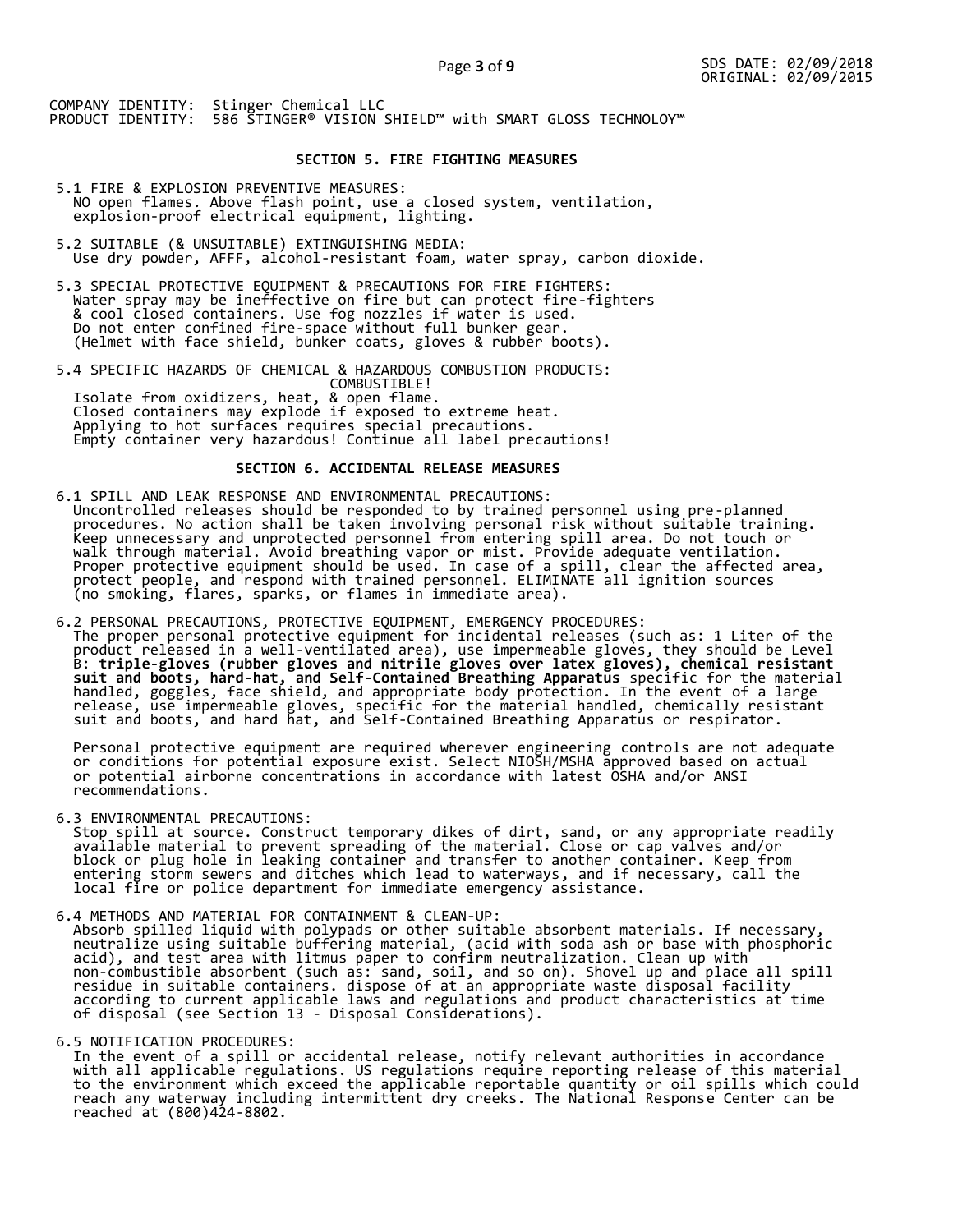## **SECTION 7. HANDLING AND STORAGE**

7.1 PRECAUTIONS FOR SAFE HANDLING: Isolate from oxidizers, heat, & open flame. Use only with adequate ventilation. Avoid or repeated breathing of vapor or spray mist. Do not get in eyes, on skin or clothing. Consult Safety Equipment Supplier. Wear goggles, face shield, gloves, apron & footwear impervious to material. Wash clothing before reuse. Avoid free fall of liquid. Ground containers when transferring. Do not flame cut, braze, or weld. Empty container very hazardous! Continue all label precautions!

7.2 CONDITIONS FOR SAFE STORAGE, INCLUDING ANY INCOMPATIBILITIES: Isolate from strong oxidants. Do not store above 49 C/120 F. Keep container tightly closed & upright when not in use to prevent leakage.

## **SECTION 7. HANDLING AND STORAGE (CONTINUED)**

7.3 NONBULK: CONTAINERS:

 Store containers in a cool, dry location, away from direct sunlight, sources of intense heat, or where freezing is possible. Material should be stored in secondary containers or in a diked area, as appropriate. Store containers away from incompatible chemicals (see Section 10, Stability and Reactivity). Post warning and "NO SMOKING" signs in storage and use areas, as appropriate. Empty containers should be handled with care. Never store food, feed, or drinking water in containers which held this product.

7.4 BULK CONTAINERS:

 All tanks and pipelines which contain this material must be labeled. Perform routine maintenance on tanks or pipelines which contain this product. Report all leaks immediately to the proper personnel.

7.5 TANK CAR SHIPMENTS:

 Tank cars carrying this product should be loaded and unloaded in strict accordance with tank-car manufacturer's recommendation and all established on-site safety procedures. Appropriate personal protective equipment must be used (see Section 8, Engineering Controls and Personal Protective Equipment.). All loading and unloading equipment must be inspected, prior to each use. Loading and unloading operations must be attended, at all times. Tank cars must be level, brakes must be set or wheels must be locked or blocked prior to loading or unloading. Tank car (for loading) or storage tanks (for unloading) must be verified to be correct for receiving this product and be properly prepared, prior to starting the transfer operations. Hoses must be verified to be in the correct positions, before starting transfer operations. A sample (if required) must be taken and verified (if required) prior to starting transfer operations. All lines must be blown-down and purged before disconnecting them from the tank car or vessel.

7.6 PROTECTIVE PRACTICES DURING MAINTENANCE OF CONTAMINATED EQUIPMENT: Follow practices indicated in Section 6 (Accidental Release Measures). Make certain application equipment is locked and tagged-out safely. Always use this product in areas where adequate ventilation is provided. Collect all rinsates and dispose of according to applicable Federal, State, Provincial, or local procedures.

7.7 EMPTY CONTAINER WARNING:

 Empty containers may contain residue and can be dangerous. Do not attempt to refill or clean containers without proper instructions. Empty drums should be completely drained and safely stored until appropriately reconditioned or disposed. Empty containers should be taken for recycling, recovery, or disposal through suitably qualified or licensed contractor and in accordance with governmental regulations. **DO NOT PRESSURIZE, CUT, WELD, BRAZE, SOLDER, DRILL, GRIND, OR EXPOSE SUCH CONTAINERS TO HEAT, FLAME, SPARKS, STATIC ELECTRICITY, OR OTHER SOURCES OF IGNITION. THEY MAY BURST AND CAUSE INJURY OR DEATH.**

# **SECTION 8. EXPOSURE CONTROLS/PERSONAL PROTECTION**

| <b>8.1 EXPOSURE LIMITS:</b> |              |                                                                                                   |                    |             |
|-----------------------------|--------------|---------------------------------------------------------------------------------------------------|--------------------|-------------|
| <b>MATERIAL</b>             | CAS#         |                                                                                                   | EINECS# TWA (OSHA) | TLV (ACGIH) |
| Water                       | 7732-18-5    | 231-791-2                                                                                         | None Known         | None Known  |
| Quaternary Amine            | Confidential | <b>Contract Contract</b>                                                                          | None Known         | None Known  |
| Sweetened Middle Distillate | 64741-86-2   | $\mathcal{L}_{\text{max}}$ and $\mathcal{L}_{\text{max}}$ . The set of $\mathcal{L}_{\text{max}}$ | 200 mg/m3          | 200 mg/m3   |
| 2-Butoxyethanol             | 111-76-2     |                                                                                                   | 203-905-0 50 ppm S | 20 ppm S    |
| C9-11 Alcohols, Ethoxylated | 68439-46-3   | <b>Contract Contract</b>                                                                          | None Known         | None Known  |

This product contains no EPA Hazardous Air Pollutants (HAP) in amounts  $> 0.1\%$ . EPA Hazardous Air Pollutants may be present in trace amounts (less than 0.1%): Cumene, Polycyclic Aromatics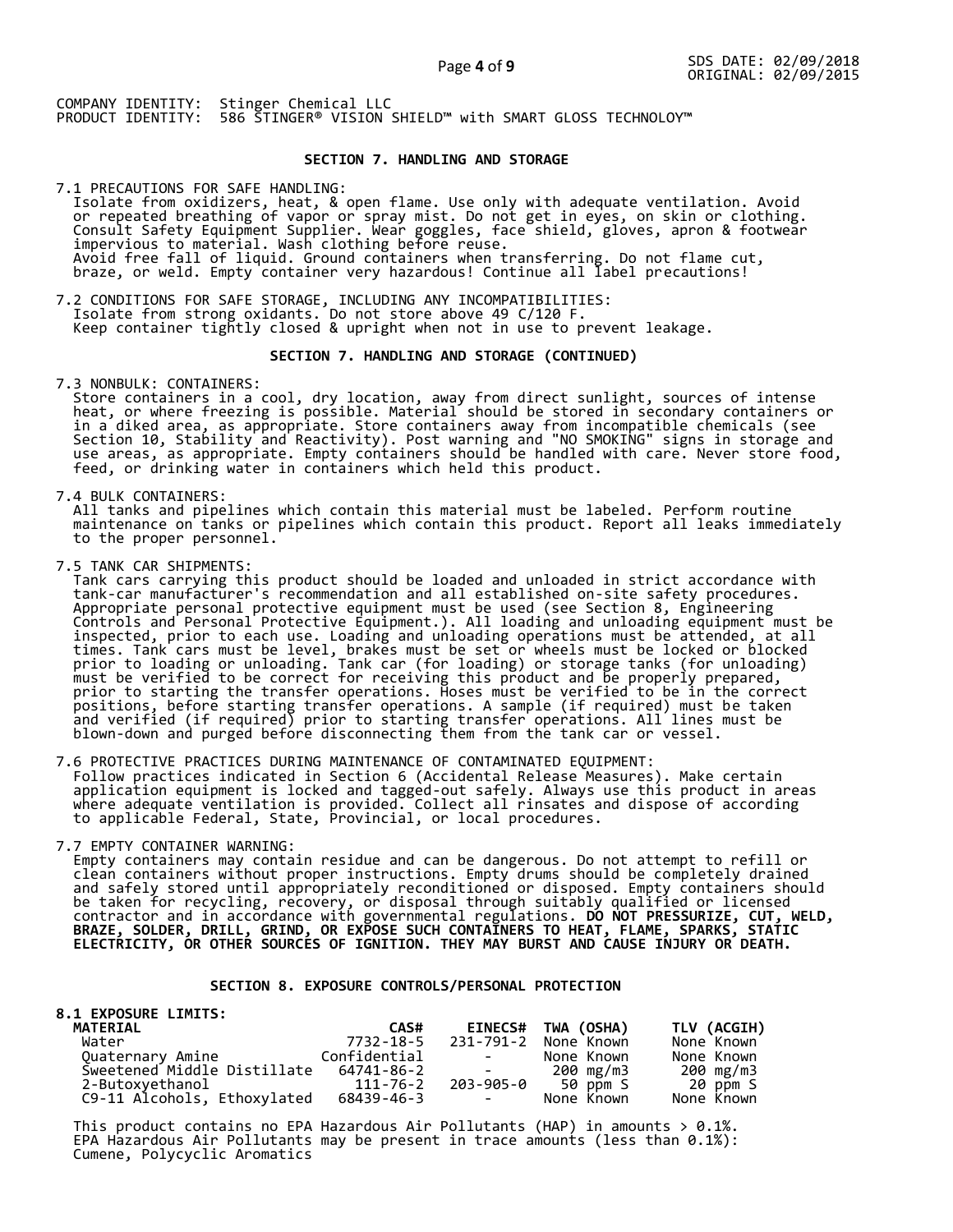# **SECTION 8. EXPOSURE CONTROLS/PERSONAL PROTECTION (CONTINUED)**

#### **8.2 APPROPRIATE ENGINEERING CONTROLS:**

#### RESPIRATORY EXPOSURE CONTROLS

 Airborne concentrations should be kept to lowest levels possible. If vapor, dust or mist is generated and the occupational exposure limit of the product, or any component of the product, is exceeded, use appropriate NIOSH or MSHA approved air purifying or air-supplied respirator authorized in 29 CFR 1910.134, European Standard EN 149, or applicable State regulations, after determining the airborne concentration of the contaminant. Air supplied respirators should always be worn when airborne concentration of the contaminant or oxygen content is unknown. Maintain airborne contaminant concentrations below exposure limits. If adequate ventilation is not available or there is potential for airborne exposure above the exposure limits, a respirator may be worn up to the respirator exposure limitations, check with respirator equipment manufacturer's recommendations/limitations. For particulates, a particulate respirator (NIOSH Type N95 or better filters) may be worn. If oil particles (such as: lubricants, cutting fluids, glycerine, and so on) are present, use a NIOSH Type R or P filter. For a higher level of protection, use positive pressure supplied air respiration protection or Self-Contained Breathing Apparatus or if oxygen levels are below 19.5% or are unknown.

 EMERGENCY OR PLANNED ENTRY INTO UNKNOWN CONCENTRATIONS OR IDLH CONDITIONS Positive pressure, full-face piece Self-Contained Breathing Apparatus; or positive pressure, full-face piece Self-Contained Breathing Apparatus with an auxilliary positive pressure Self-Contained Breathing Apparatus.

VENTILATION<br>LOCAL EXHAUST: LOCAL EXHAUST: Necessary MECHANICAL (GENERAL): Necessary SPECIAL: None OTHER: None Please refer to ACGIH document, "Industrial Ventilation, A Manual of Recommended Practices", most recent edition, for details.

#### **8.3 INDIVIDUAL PROTECTION MEASURES, SUCH AS PERSONAL PROTECTIVE EQUIPMENT:**

#### EYE PROTECTION:

 Safety eyewear complying with an approved standard should be used when a risk assessment indicates this is necessary to avoid exposure to liquid splashes, mists or dusts. If contact is possible, chemical splash goggles should be worn, when a higher degree of protection is necessary, use splash goggles or safety glasses. Face-shields are recommended when the operation can generate splashes, sprays or mists.

# HAND PROTECTION:

 Use gloves chemically resistant to this material. Glove must be inspected prior to use. Preferred examples: Butyl rubber, Chlorinated Polyethylene, Polyethylene, Ethyl vinyl alcohol laminate ("EVAL"), Polyvinyl alcohol ("PVA"). Examples of acceptable glove barrier materials include: Natural rubber ("latex"), Neoprene, Nitrile/butadiene rubber ("nitrile") or ("NBR"), Polyvinyl chloride ("PVC") or "vinyl"), Viton. Chemical-resistant, impervious gloves complying with an approved standard should be worn at all times when handling chemical products if a risk assessment indicates this is necessary. Considering the parameters specified by the glove manufacturer, check during use that the gloves are still retaining their protective properties. It should be noted that the time to breakthrough for any glove material may be different for different glove manufacturers. In the case of mixtures, consisting of several substances, the protection time of the gloves cannot be accurately estimated. Use proper glove removal technique (without touching glove's outer surface) to avoid skin contact with this product. Dispose of contaminated gloves after use in accordance with applicable laws and good practices. Wash and dry hands.

#### BODY PROTECTION:

 Use body protection appropriate for task. Cover-all, rubber aprons, or chemical protective clothing made from impervious materials are generally acceptable, depending on the task.

#### WORK & HYGIENIC PRACTICES:

 Wash hands, forearms and face thoroughly after handling chemical products, before eating, smoking and using toilet facilities and at the end of the working period. Provide readily accessible eye wash stations & safety showers. Remove clothing that becomes contaminated. Destroy contaminated leather articles. Launder or discard contaminated clothing.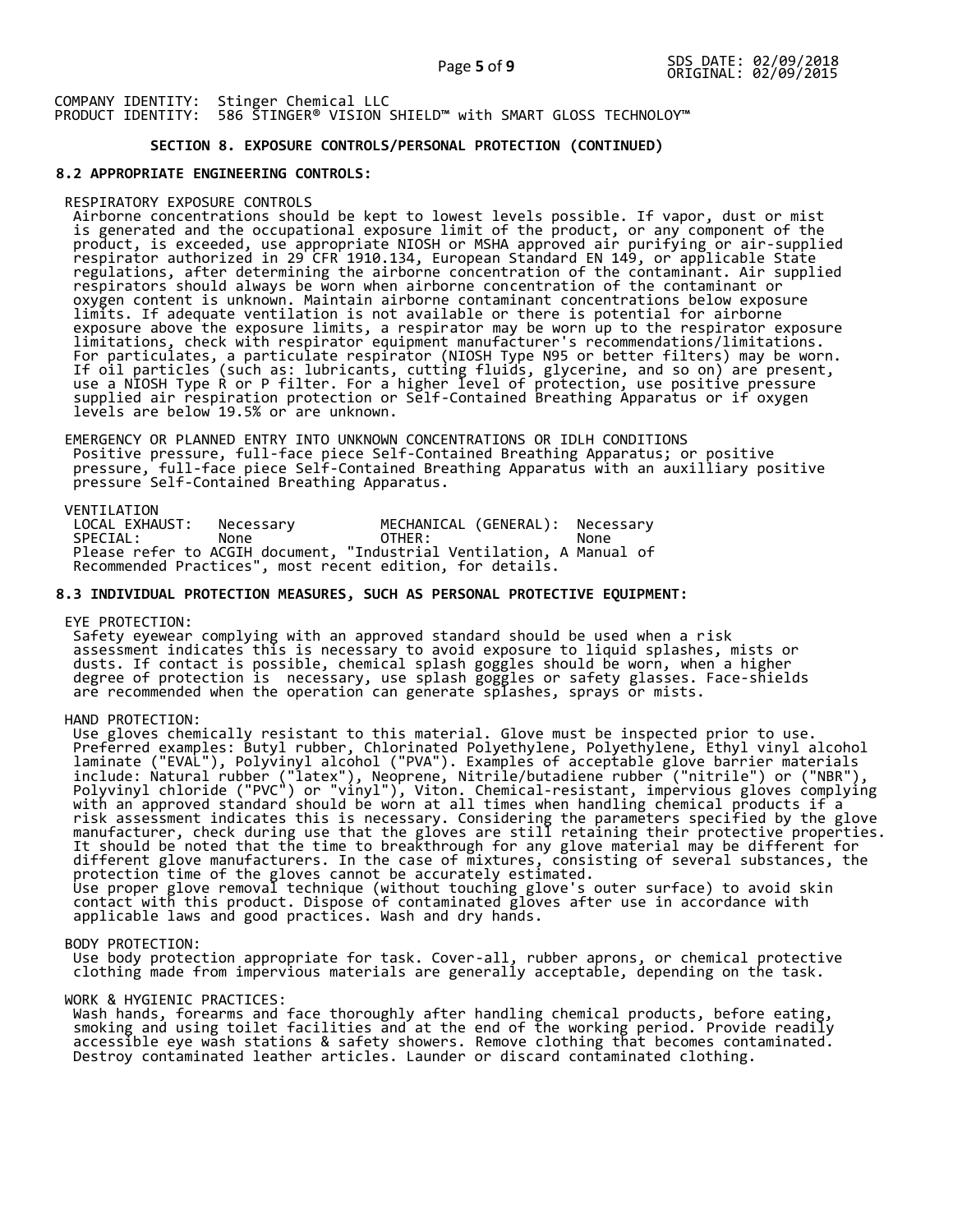### **SECTION 9. PHYSICAL & CHEMICAL PROPERTIES**

| APPEARANCE:                                                                          | Liquid, Green                                                                                |
|--------------------------------------------------------------------------------------|----------------------------------------------------------------------------------------------|
| ODOR:                                                                                | Tropical                                                                                     |
| ODOR THRESHOLD:                                                                      | Not Available                                                                                |
| pH (Neutrality):                                                                     | Not Available                                                                                |
| MELTING POINT/FREEZING POINT:                                                        | Not Available                                                                                |
| BOILING RANGE (IBP,50%,Dry Point):                                                   |                                                                                              |
| FLASH POINT (TÈST METHOD):                                                           | 111  136  332* C / 232  278  630* F (*=End Point)<br>62  C / 145  F (TCC) (Lowest Component) |
| EVAPORATION RATE (n-Butyl Acetate=1):                                                | Not Applicable                                                                               |
| FLAMMABILITY CLASSIFICATION:                                                         | Class III-A                                                                                  |
| LOWER FLAMMABLE LIMIT IN AIR (% by vol):<br>UPPER FLAMMABLE LIMIT IN AIR (% by vol): | 0.95 (Lowest Component)                                                                      |
|                                                                                      | Not Available                                                                                |
| VAPOR PRESSURE (mm of Hg)@20 C                                                       | 17.0                                                                                         |
| VAPOR DENSITY (air=1):                                                               | 0.77                                                                                         |
| GRAVITY @ 68/68 F / 20/20 C:                                                         |                                                                                              |
| DENSITY:                                                                             | 0.991                                                                                        |
| SPECIFIC GRAVITY (Water=1):                                                          | 0.992                                                                                        |
| POUNDS/GALLON:                                                                       | 8.31                                                                                         |
| WATER SOLUBILITY:                                                                    | Complete                                                                                     |
|                                                                                      |                                                                                              |
| AUTO IGNITION TEMPERATURE:                                                           | 254 C / 490 F                                                                                |
| DECOMPOSITION TEMPERATURE:                                                           | Not Available                                                                                |
| TOTAL VOC'S (TVOC)*:                                                                 | 6.0 Vol% / 54.1 g/L / .4 Lbs/Gal                                                             |
| NONEXEMPT VOC'S (CVOC)*:                                                             | 17.0 Vol% / 54.1 g/L / .4 Lbs/Gal                                                            |
| HAZARDOUS AIR POLLUTANTS (HAPS):                                                     | 0.0 Wt% /0.0 g/L / 0.000 Lbs/Gal                                                             |
| NONEXEMPT VOC PARTIAL PRESSURE (mm of Hg @ 20 C)                                     | 0.0                                                                                          |
| VISCOSITY @ 20 C (ASTM D445):                                                        | Not Available                                                                                |
| * Using CARB (California Air Resources Board Rules).                                 |                                                                                              |
|                                                                                      |                                                                                              |

#### **SECTION 10. STABILITY & REACTIVITY**

10.1 REACTIVITY & CHEMICAL STABILITY: Stable under normal conditions, no hazardous reactions when kept from incompatibles.

10.2 POSSIBILITY OF HAZARDOUS REACTIONS & CONDITIONS TO AVOID: Isolate from oxidizers, heat, & open flame.

10.3 INCOMPATIBLE MATERIALS: Reacts with strong oxidants, causing fire & explosion hazard.

10.4 HAZARDOUS DECOMPOSITION PRODUCTS: Carbon Monoxide, Carbon Dioxide from burning.

10.5 HAZARDOUS POLYMERIZATION: Will not occur.

# **SECTION 11. TOXICOLOGICAL INFORMATION**

# **11.1 ACUTE HAZARDS**

 11.11 EYE & SKIN CONTACT: Primary irritation to skin, defatting, dermatitis. Absorption thru skin increases exposure. Primary irritation to eyes, redness, tearing, blurred vision. Liquid can cause eye irritation. Wash thoroughly after handling.

 11.12 INHALATION: Anesthetic. Irritates respiratory tract. Acute overexposure can cause serious nervous system depression. Vapor harmful. Breathing vapor can cause irritation. Acute overexposure can cause harm to affected organs by routes of entry.

 11.13 SWALLOWING: Harmful or fatal if swallowed. Swallowing can cause abdominal irritation, nausea, vomiting & diarrhea. The symptoms of chemical pneumonitis may not show up for a few days.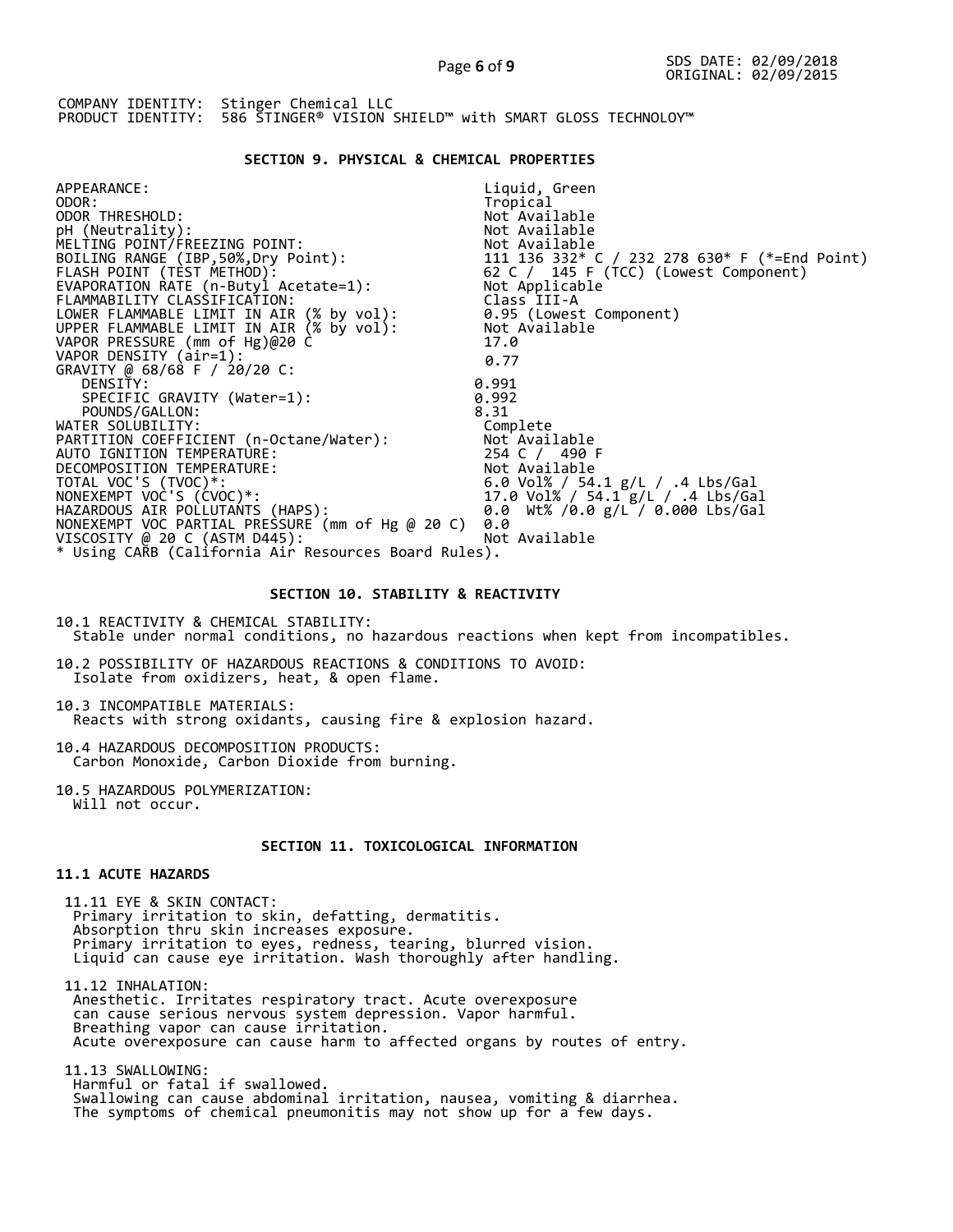### **SECTION 11. TOXICOLOGICAL INFORMATION (CONTINUED)**

#### **11.2 SUBCHRONIC HAZARDS/CONDITIONS AGGRAVATED**

 MEDICAL CONDITIONS AGGRAVATED BY EXPOSURE: Pre-existing disorders of any target organs mentioned in this Document can be aggravated by over-exposure by routes of entry to components of this product. Persons with these disorders should avoid use of this product.

#### **11.3 CHRONIC HAZARDS**

 11.31 CANCER, REPRODUCTIVE & OTHER CHRONIC HAZARDS: This product has no carcinogens listed by IARC, NTP, NIOSH, OSHA or ACGIH, as of this date, greater or equal to 0.1%. This product contains less than 1 ppm of Benzene. Not considered hazardous in such low concentrations. Absorption thru skin may be harmful.

11.32 TARGET ORGANS: May cause damage to target organs, based on animal data.

11.33 IRRITANCY: Irritating to contaminated tissue.

11.34 SENSITIZATION: No component is known as a sensitizer.

11.35 MUTAGENICITY: No known reports of mutagenic effects in humans.

11.36 EMBRYOTOXICITY: No known reports of embryotoxic effects in humans.

11.37 TERATOGENICITY: No known reports of teratogenic effects in humans.

11.38 REPRODUCTIVE TOXICITY: No known reports of reproductive effects in humans.

 A MUTAGEN is a chemical which causes permanent changes to genetic material (DNA) such that the changes will propagate across generational lines. An EMBRYOTOXIN is a chemical which causes damage to a developing embryo (such as: within the first 8 weeks of pregnancy in humans), but the damage does not propagate across generational lines. A TERATOGEN is a chemical which causes damage to a developing fetus, but the damage does not propagate across generational lines. A REPRODUCTIVE TOXIN is any substance which interferes in any way with the reproductive process.

## **11.4 MAMMALIAN TOXICITY INFORMATION**

| <b>MATERIAL</b>             | CAS#     | <b>EINECS#</b> | LOWEST KNOWN LETHAL DOSE DATA<br>LOWEST KNOWN LD50 (ORAL) |
|-----------------------------|----------|----------------|-----------------------------------------------------------|
| Ethylene Glycol Butyl Ether | 111-76-2 | $\sim$ $-$     | 320.0 mg/kg(Rabbits)<br>LOWEST KNOWN LC50 (VAPORS)        |
| Ethylene Glycol Butyl Ether | 111-76-2 | $\sim$         | 700 ppm (Mice)                                            |

### **SECTION 12. ECOLOGICAL INFORMATION**

## **12.1 ALL WORK PRACTICES MUST BE AIMED AT ELIMINATING ENVIRONMENTAL CONTAMINATION.**

12.2 EFFECT OF MATERIAL ON PLANTS AND ANIMALS: This product may be harmful or fatal to plant and animal life if released into the environment. Refer to Section 11 (Toxicological Information) for further data on the effects of this product's components on test animals.

12.3 EFFECT OF MATERIAL ON AQUATIC LIFE: The most sensitive known aquatic group to any component of this product is: Tidewater Silversides 1250 ppm or mg/L (96 hour exposure). Keep out of sewers and natural water supplies. Environmental effects of the substance have not been investigated adequately.

12.4 MOBILITY IN SOIL Mobility of this material has not been determined.

12.5 DEGRADABILITY This product is completely biodegradable.

12.6 ACCUMULATION Bioaccumulation of this product has not been determined.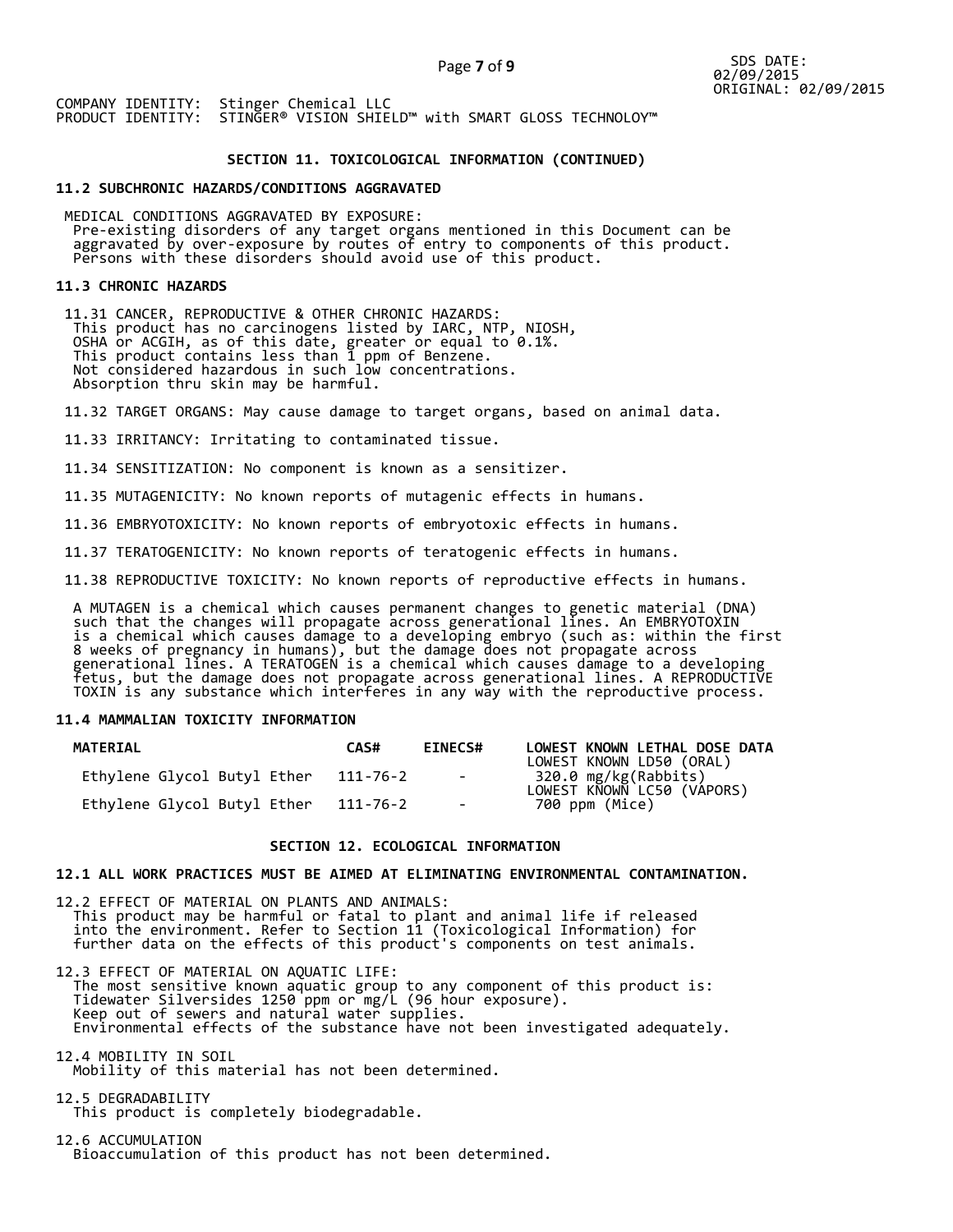SDS DATE: 02/09/2018 ORIGINAL: 02/09/2015

# **SECTION 13. DISPOSAL CONSIDERATIONS**

The generation of waste should be avoided or minimized wherever possible. Dispose of surplus and non-recyclable products via a licensed waste disposal contractor. Waste should not be disposed of untreated to the sewer unless fully compliant with the requirements of all authorities with jurisdiction. Waste packaging should be recycled. Incineration or landfill should only be considered when recycling is not feasible. This material and its container must be disposed of in a safe way. Care should be taken when handling emptied containers that have not been cleaned or rinsed out. Empty containers and liners may retain some product residues. Vapor from some product residues may create a highly flammable or explosive atmosphere inside the container. **DO NOT PRESSURIZE, CUT, WELD, BRAZE, SOLDER, DRILL, GRIND, OR EXPOSE USED CONTAINERS TO HEAT, FLAME, SPARKS, STATIC ELECTRICITY, OR OTHER SOURCES OF IGNITION. THEY MAY BURST AND CAUSE INJURY OR DEATH.** Avoid dispersal of spilled material and runoff and contact with soil, waterways, drains and sewers. Processing, use or contamination may change the waste disposal requirements. Do not dispose of on land, in surface waters, or in storm drains. Waste should be recycled or disposed of in accordance with regulations. Large amounts should be collected for reuse or consigned to licensed hazardous waste haulers for disposal. **ALL DISPOSAL MUST BE IN ACCORDANCE WITH ALL FEDERAL, STATE, PROVINCIAL, AND LOCAL REGULATIONS. IF IN DOUBT, CONTACT PROPER AGENCIES.** 

## **SECTION 14. TRANSPORT INFORMATION**

MARINE POLLUTANT: No DOT/TDG SHIP NAME: NONBULK: NOT REGULATED BULK: NA1993, Combustible liquid, (contains: Butoxyethanol), PG-III Combustible liquid. Not DOT regulated on trucks in containers of < 119 gallons.

DRUM LABEL: None (Combustible Liquid)<br>IATA / ICAO: Not Regulated IATA / ICAO: Not Regulated IMO / IMDG: Not Regulated EMERGENCY RESPONSE GUIDEBOOK NUMBER: 128

#### **SECTION 15. REGULATORY INFORMATION**

## **15.1 EPA REGULATION:**

 **SARA SECTION 311/312 HAZARDS: Acute Health, Chronic Health, Fire** 

All components of this product are on the TSCA list. SARA Title III Section 313 Supplier Notification

This product contains the indicated  $\langle * \rangle$  toxic chemicals subject to the reporting requirements of Section 313 of the Emergency Planning & Community Right-To-Know Act of 1986 & of 40 CFR 372. This information must be included in all MSDSs that are copied and distributed for this material.

| SARA TITLE III INGREDIENTS | CAS# | <b>EINECS#</b>                         | WT% (REG.SECTION) RQ(LBS) |      |
|----------------------------|------|----------------------------------------|---------------------------|------|
| *2-Butoxyethanol           |      | $111 - 76 - 2203 - 905 - 00 - 10(313)$ |                           | None |

#### **15.2 STATE REGULATIONS:**

US. California Proposition 65 This product may contain chemical(s) known to the state of California to cause cancer and/or birth defects.

#### **15.3 INTERNATIONAL REGULATIONS**

 The identified components of this product are listed on the chemical inventories of the following countries:

 Australia (AICS), Canada (DSL or NDSL), China (IECSC), Europe (EINECS, ELINCS), Japan (METI/CSCL, MHLW/ISHL), South Korea (KECI), New Zealand (NZIoC), Philippines (PICCS), Switzerland (SWISS), Taiwan (NECSI), USA (TSCA).

### **15.4 CANADA: WORKPLACE HAZARDOUS MATERIALS INFORMATION SYSTEM (WHMIS)**

B3: Combustible Liquid.

D2B: Irritating to skin / eyes.

 This product was classified using the hazard criteria of the Controlled Products Regulations (CPR). This Document contains all information required by the CPR.